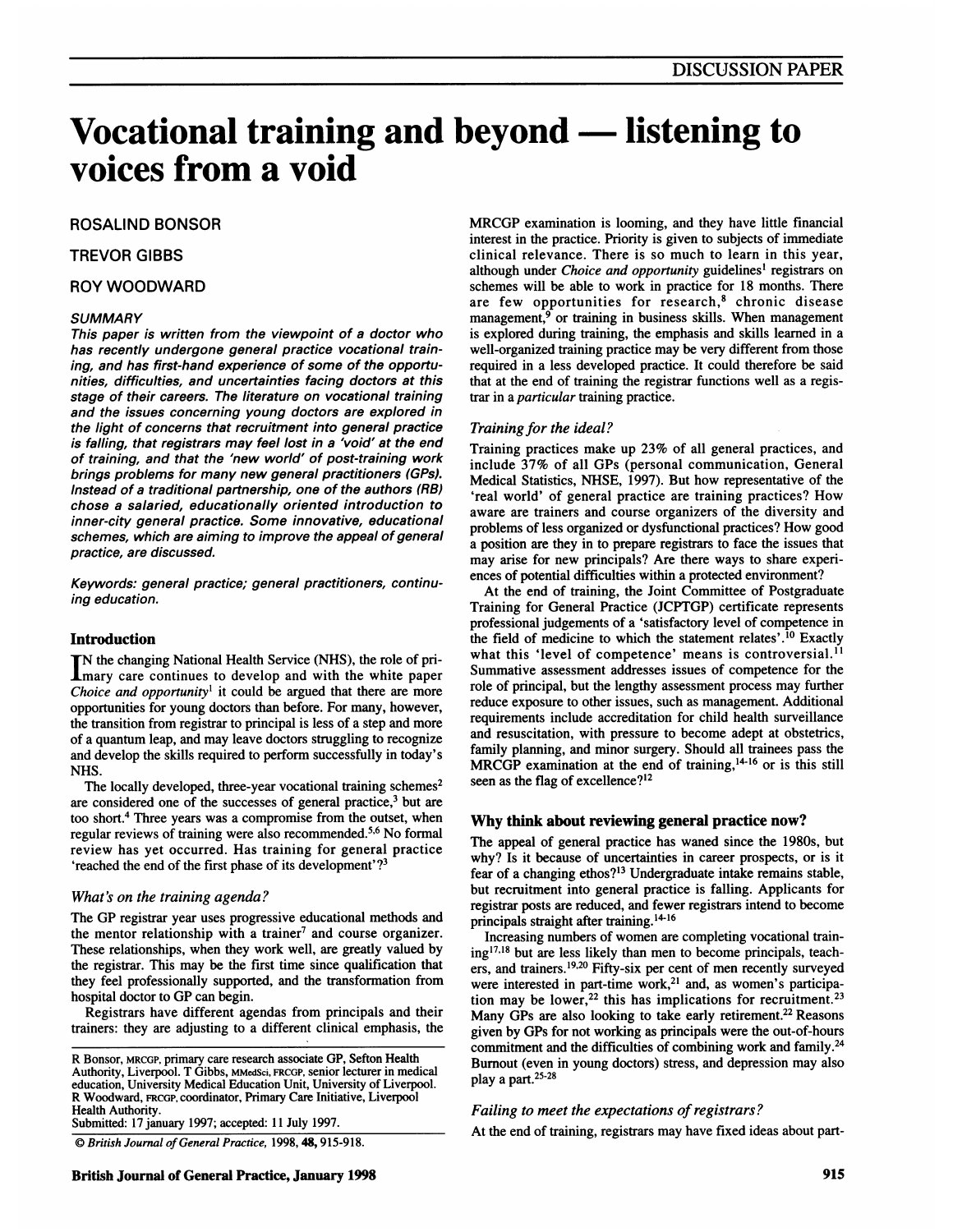# R Bonsor, T Gibbs and R Woodward

nerships (wishing for a 'carbon copy' of their training practice). Box <sup>1</sup> shows the features of a practice that they see as desirable.

- $\bullet$  Good working relationships with patients, staff, and local hospitals
- A practice manager, nurse, and attached health authority staff
- Opportunities for postgraduate education.<sup>16</sup>

Box 1. Features considered desirable in a practice.

GP registrars enjoy the continuity of care, the holistic approach, and the professional autonomy offered by general practice work; they worry about workload, out-of-hours work, litigation, and the increasing demands of patients and government.<sup>21</sup>

## Special problems in the inner city?

The inverse care law states that care is worst where the need is greatest.29 Primary health care needs are greatest in the inner cities. In inner London there is a lower proportion of training practices,30-33 and inner-city registrars have described the need to improve remuneration and safety.<sup>15,34</sup> In the London Initiative Zone (LIZ), 74% of practices are single- or two-handed. Some of these have poor premises, low incomes, and a shortage of attached staff - and so may differ from registrars' ideals. In one study only 28% would consider working in inner London, while 48% would definitely not.'6 Registrars may feel ill-prepared to join a practice they perceive as 'sub-standard'. They may need substantial support or some additional feature in their contract that they regard as 'compensatory'. There is possibly a perverse incentive in that the hardest pressed posts may be the worst paid. These problems are likely to be typical of other inner cities. If registrars were exposed to the challenges and opportunities that inner-city practices pose, might they be more willing to stay?

## Voices from a void

Training often ends in uncertainties for registrars, who may feel that they have landed in a 'void'. Exposure to other styles of practice may occur during locum work or through the experience of peers. This can be quite a shock, and it has been suggested that this transition is inadequately addressed during training.<sup>35</sup> Eighty per cent thought that deficiencies in their training and continuing education had contributed to their difficulties by not preparing them adequately for their changing role.<sup>36</sup> Questions posed include: 'What will real general practice be like?', 'How do <sup>I</sup> avoid partnership problems?', 'What sort of practice do <sup>I</sup> want?', 'Will <sup>I</sup> have to stay for 40 years?' These uncertainties may contribute to the finding that 10% of male and 13% of female registrars found following a general practice career difficult or very difficult.<sup>19</sup>

## Voices from a new world

Faced with partnership, possibly in a practice with a different organizational set-up, young GPs may feel as if they have landed in a 'new world'. Another move, from 'unconsciously incompetent' (unawareness of lack of necessary skills) to 'consciously incompetent' (awareness of deficiencies), may take place (Box 2).

Certain coping strategies are used: discussion with colleagues, partners, friends, young principals' groups, and spouses; management training; trial and error; patience and compromise; changing or leaving the partnership. Serious consequences of this

move into practice may include marital break up or excessive drinking.<sup>37</sup>

'I have been fortunate enough to join a good successful practice in an area <sup>I</sup> know well. Even then <sup>I</sup> feel thrown into the deep end of a pool – barely swimming. A lot of the skills <sup>I</sup> require, <sup>I</sup> feel <sup>I</sup> have never been taught.'

'I'm new to general practice, and feel isolated sometimes. It's difficult to explain this to my partners as they've both been GPs for years and are heavily involved in other commitments.'

'Peer education and support is the thing <sup>I</sup> miss most since becoming a principal.'

Box 2. Comments from young principals about their experiences, taken from Woodward R, Shridhar S. Survey of young principals in Merseyside. Liverpool: Primary Care Initiative, 1996.

Other GPs have voiced similar concerns; for example:

- Training is too short and is not representative of real general practice.
- How should GPs select partners and partnerships, negotiate, and manage change, staff, and workload?<sup>37</sup>
- There is pressure to accept long-term contracts with large financial commitments prematurely.'9

Young GPs are requesting:

- Flexible working hours
- Opportunities to move to other practices
- Involvement with health commissions, and
- Help with non-clinical communication skills and in dealing with the 'hidden hierarchy' within practices. (Woodward R. Report of primary care initiative. Liverpool: Primary Care Initiative, 1996.)

## Future training: what criteria do doctors need to meet?

Trends towards responsiveness and accountability may make general practice the true foundation of the NHS, but to cope with these opportunities and challenges, doctors need broad-based skills,<sup>38</sup> covering areas such as computing, teamwork, understanding the purchaser-provider split,<sup>39</sup> community medicine, epidemiology, business skills, and delegation.<sup>40</sup>

## Meeting the challenge: where do we go from here?

Many alterations to current training schemes have been proposed, either by increasing the general practice component, 41,42 or by reworking the hospital component of training.43-46 Perhaps we need a flexible career structure, providing an educational continuum (academic, clinical, and managerial). Fifty-five per cent of doctors would like a salaried option, with 11% favouring it for  $all;$ <sup>11</sup> most of the doctors supporting this option are working in deprived areas with high demands and poor facilities.<sup>47</sup> The needs of women who wish to combine work with a family should be addressed,<sup>48</sup> and re-entry courses should be available.<sup>20</sup>

## Alternative career pathways

Innovative schemes have developed recently to try to address these challenges. It is beyond the scope of this paper to describe all the current schemes, but we give some examples. The North West Region's Primary Care Initiative aims to recruit and retain practitioners, while supporting young doctors and practices in the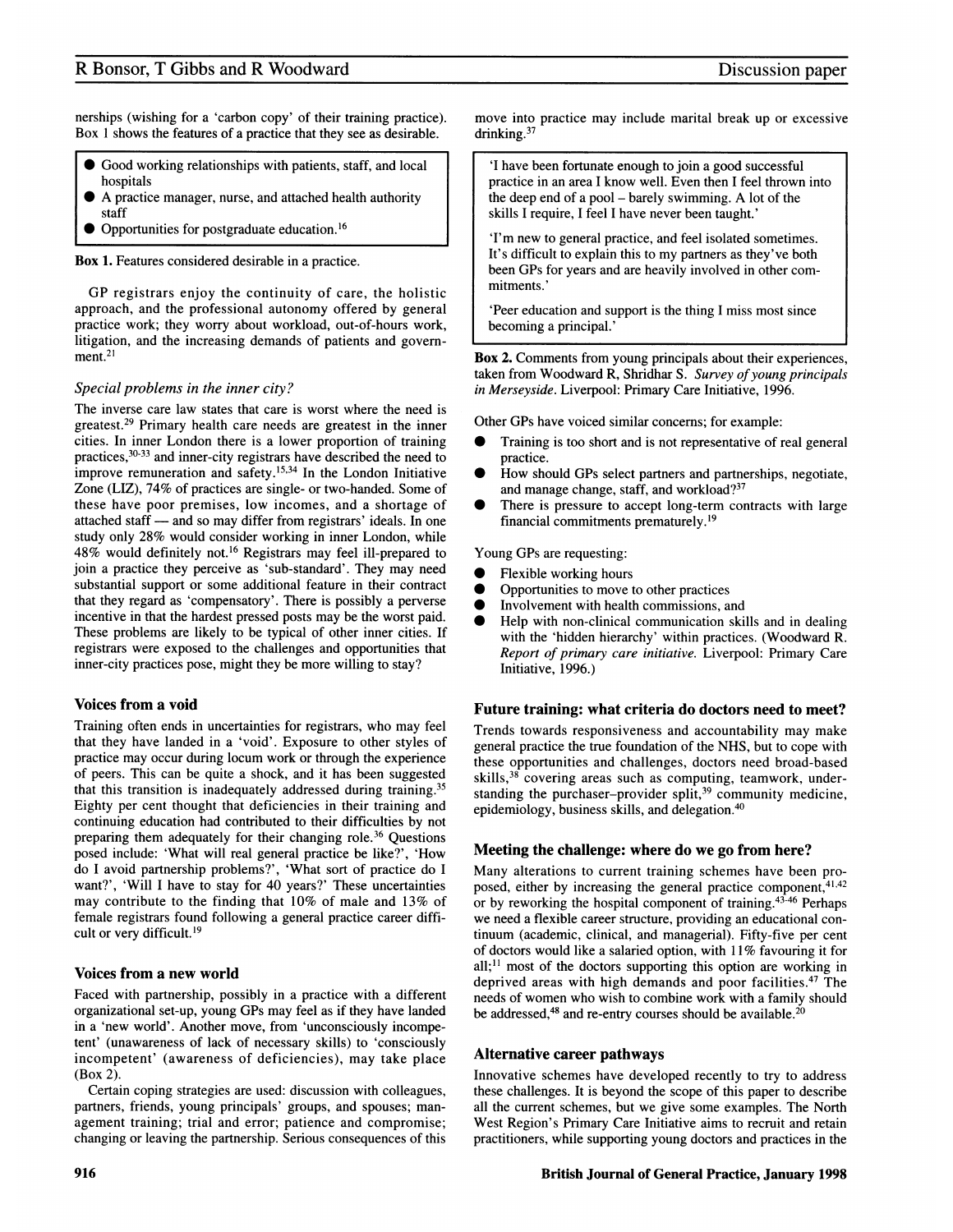## R Bonsor, T Gibbs and R Woodward Discussion paper

difficult inner-city environment. It offers the flexibility to define and address learning needs and organizational issues, and gives funding for optional study to masters level. It also provides mentoring and an active learning set. Eleven of the 16 salaried doctors are women.49

In Lambeth, Southwark and Lewisham (LSL) Health Authority, the South London Organization of Vocational Training Schemes (SLOVTS) are developing their training programme specifically to address the needs of inner-city registrars. In addition, they run a post-vocational training scheme whereby salaried, vocational training associates (VTAs) work between two inner-city practices<sup>50</sup> for one year, with protected time for educational and peer-group support, and professional development (personal communication, Rebecca Scott, associate director for Provider Development, LSL Health Authority, 1997). Both the North West and the LSL schemes have resulted in young GPs staying to work in the inner cities. In the Durham GP Career Start Scheme, doctors work for one year as <sup>a</sup> fully-qualified GP in two self-chosen practices, with on-going professional education as a particular focus (personal communication, Dr Jamie Harrison, Career Start, 1996).

The London Academic Training Scheme (LATS) enables young GPs to develop academic skills and to work three sessions a week in an inner-city practice with group and individual support. LATS concentrates on research rather than teaching, as it is felt that these academic skills are in most need of development in general practice (personal communication, Professor George Freeman, LATS Annual Report, 1995-1996).

One innovative practice offers what is loosely referred to as a 'senior registrar' post  $-$  a salaried, two-year position  $-$  as a transition that includes study leave and does not require the full commitment of partnership (personal communication, Dr Gillian Plant, GP tutor in Macclesfield, 1996).

#### Continuing and higher education

Continuing medical education has to be relevant. We may learn best by solving practical problems - self-directed learning (andragogy).51 Training may need to change from being contentdriven to being about the the learning process itself.<sup>25</sup> Most registrars probably do not master self-directed learning in one year, and dependent learning may continue during PGEA lectures.<sup>52</sup> Should all doctors have a personal, professional development plan?

There are only a few academic posts available: in 1988 there were 0.006 academic posts per GP, compared with 0.49 per consultant.<sup>53</sup> Few doctors take higher degrees, and practice arrangements are often too inflexible to accommodate this. If funding for academic practice were more equitable,<sup>54</sup> and practices more flexible, service GPs could be involved in research, possibly through integrated departments.755 King's College School of Medicine and Dentistry have developed a scheme called Mid-Career Break, which offers GP principals who are in the middle of their careers a range of learning opportunities (personal communication, Virginia Morley, senior lecturer, Mid Career Break).

It has been said that the gap between medical education and the delivery of health care is widening. Styles stressed that 'reflection, pursuit of special interests, and promotion of personal and professional development lie at the heart of any educational process', and discussed the importance of recognizing when change is needed and how to initiate it.<sup>35</sup> As Peter White observed: 'GPs bolt on bits to their career, but it might be better if progression were built in and changing practice not viewed so negatively. We aren't trained to manage change.'56 Denis Pereira Gray added, 'Outside jobs or study give a chance to look from a different perspective, broaden the horizon. Without them a doctor's outlook may be too limited for the complexity of the job.'56

## Conclusion

Several common themes emerge from the literature concerning training, recruitment, and retention for general practice:

- The transition from registrar to principal is often a difficult process.
- Three years is too short to address these difficulties.
- Trainees may need exposure to the 'real world' of general practice in order to appreciate the skills that they will require (for example, in management, change management, communication, and partnership negotiation).
- New GPs should be supported by young principals' groups and mentors.
- Flexibility and protected time are required to address personal and professional development needs, especially for women.
- Reasonable financial arrangements should be made until long-term commitments feel right.
- Continuing and higher professional education should provide the flexibility to pursue educational needs and develop a personal education plan.
- Mid-career breaks and re-entry courses should be encouraged.
- An appreciation of the special needs of the inner cities should be encouraged.

These issues are not new, but the crisis in recruitment has brought them to the fore. The altemative programmes for vocational and post-vocational training need evaluation. Should there be opportunities for more practices to become involved in teaching, training, and research? Will these approaches reap long-term benefits in terms of recruitment, retention, and education? Perhaps the outcomes will be considered in the future planning of general practice careers.

#### References

- Department of Health. Choice and opportunity in primary care: the future. London: HMSO, 1996.
- 2. Royal College of General Practitioners. Priority objectives for general practice vocational training. [Occasional paper no. 30.] London: RCGP, 1988.
- 3. Royal College of General Practitioners. Education and training for general practice. [Policy statement 3.] London: RCGP, 1994.
- Joint Committee on Postgraduate Training for General Practice. Training for general practice. London: JCPTGP, 1982.
- 5. College of General Practitioners. Evidence of the College to the Royal Commission on Medical Education. [Report form GP5.] London: CGP, 1966.
- 6. Royal Commission on Medical Education. Todd report. London: HMSO, 1968.
- 7. Handysides S. A career structure for general practice. BMJ 1994; 308: 253-256.
- Buckley EG. Research for all in general practice. Br J Gen Pract 1990; 40: 357-358.
- Fleming DM. A comparison of the practice activities of trainees and principals. J R Coll Gen Pract 1986; 36: 212-216.
- 10. Irvine DH, Pereira Gray DJ, Bogle IG. Vocational training: the meaning of 'satisfactory completion'. Br J Gen Pract 1990; 40: 434. 11. General Medical Services Committee. Your choices for the future: a
- survey of GP opinion. London: BMA, 1992.
- 12. Carnall D. Summative assessment in general practice. BMJ 1996; 313: 638-639.
- 13. Donald AG (ed). Retreat from general practice. BMJ 1990; 301: 1060.
- 14. Berwick I. GP jobs crisis on the way. *Medeconomics* 1992; 13: 32-35.<br>15. Harris T, Silver T, Rink E, Hilton S. Vocational training for general practice in inner London. Is there a dearth? And if so, what's to be done? BMJ 1996; 312: 97-101.